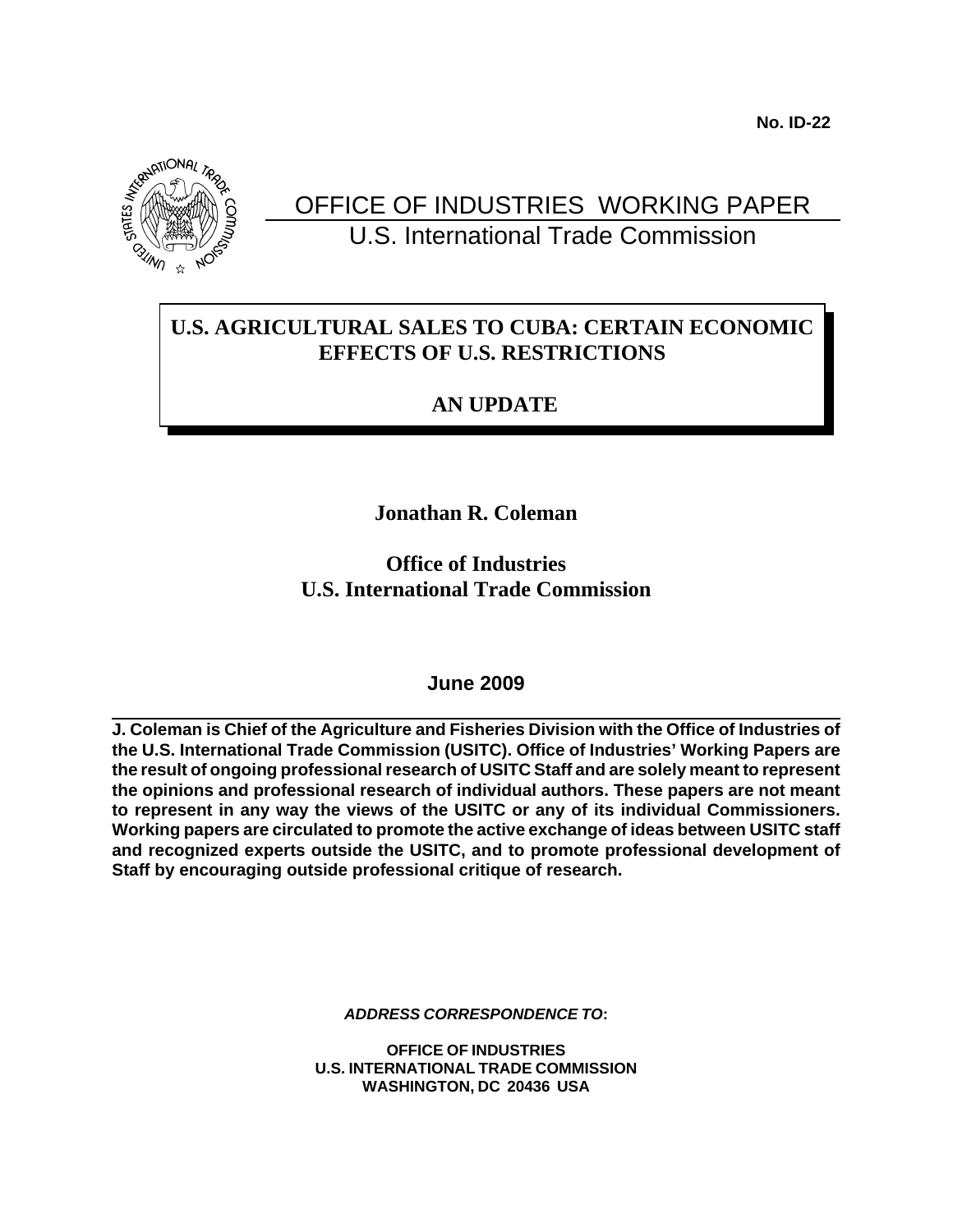### **U.S. AGRICULTURAL SALES TO CUBA: CERTAIN ECONOMIC EFFECTS OF U.S. RESTRICTIONS. AN UPDATE**

#### **Jonathan R. Coleman**

#### **U.S. International Trade Commission**

**ABSTRACT: The recent focus by U.S. policymakers on efforts aimed at lifting certain restrictions on trade and travel between the United States and Cuba has renewed interest in the U.S. International Trade Commission's fact-finding study, "***U.S. Agricultural Sales to Cuba: Certain Economic Effects of U.S. Restrictions***," released in July 2007. This Working Paper provides an abbreviated update of that report. It describes trends in U.S. agricultural exports to Cuba during 2000–08, summarizes the factors that currently influence the competitiveness of U.S. agricultural products in the Cuban market, and provides updated estimates of the effects of lifting the restrictions on export financing terms and travel to Cuba, based on 2008 trade statistics. In 2008, Cuba imported about \$1.8 billion in agricultural products, compared to \$550 million in 2000, with the U.S. share of these imports averaging about 35 percent annually. In 2008, U.S. agricultural sales to Cuba reached \$708 million, consisting mostly wheat, corn, poultry, and animal feed. Cuba considers economic and noneconomic factors in its food purchasing decisions. Therefore, even though the United States is, for many products, the most competitive supplier for Cuba in terms of price, quality, and delivery terms, Cuban buyers consider such noncommercial factors as diversifying import suppliers and strengthening strategic geopolitical relationships. With restrictions lifted, 2008 U.S. exports to Cuba would have been approximately \$924 million to \$1.2 billion (an increase of \$216-478 million), equivalent to 49-64 percent of Cuba's total agricultural imports.**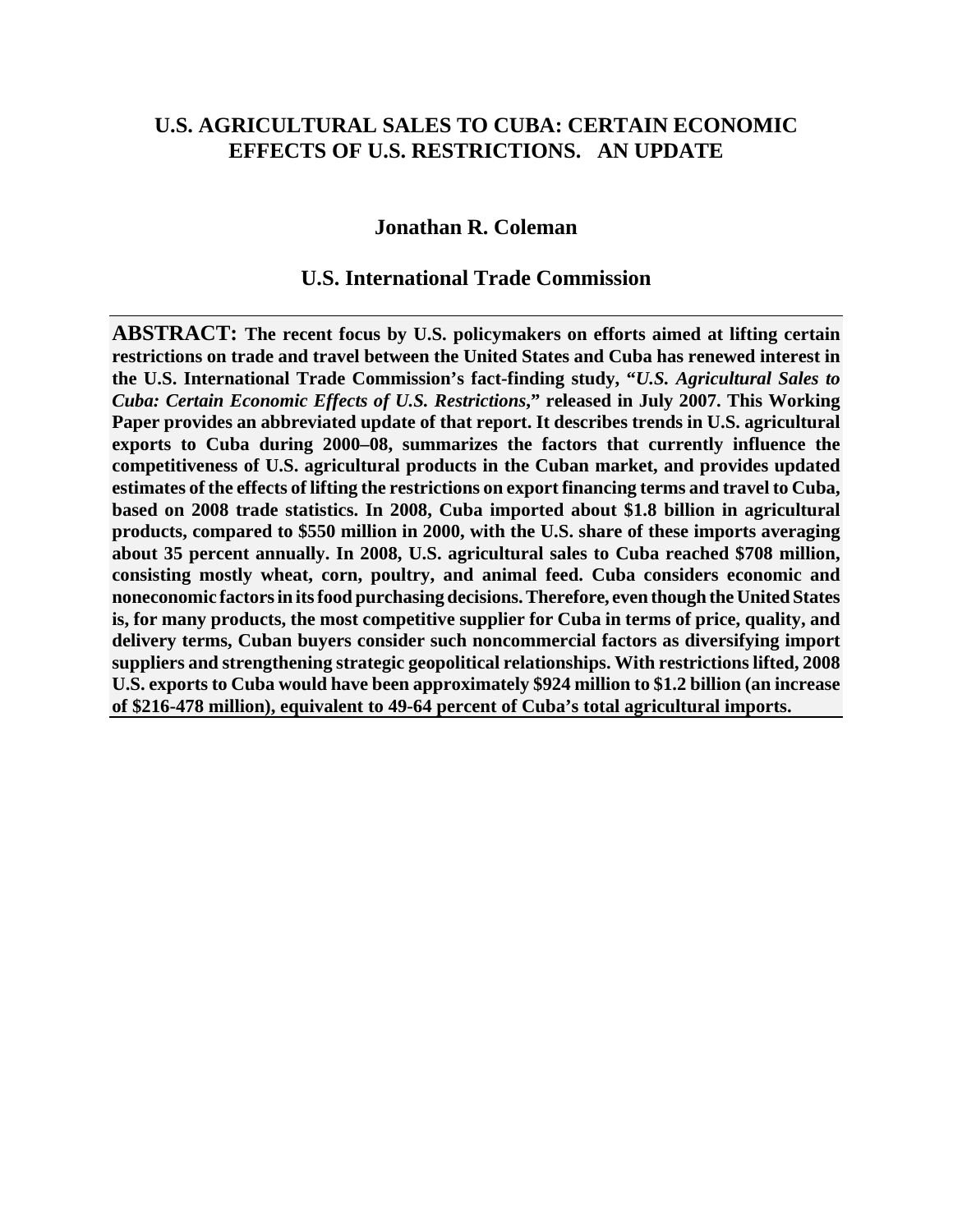# **Introduction**

U.S. policymakers have taken a greater interest recently in efforts aimed at lifting certain restrictions on trade and travel between the United States and Cuba. Much of the impetus for this renewed focus began with campaign pledges by then–presidential candidate Senator Barack Obama (D-Ill.) to allow unlimited family travel and remittances to Cuba following his election. On April 13, 2009, in advance of the fifth Summit of the Americas, President Obama fulfilled these campaign promises and opened certain telecommunication links between the two countries as well.<sup>1</sup> Prior to the president's announcement, Congress passed the FY 2009 Omnibus Appropriations  $Act<sup>2</sup>$  which contained provisions aimed at loosening restrictions on family travel to Cuba, travel related to U.S. agricultural sales and marketing, and payment requirements for U.S. agricultural products exported to Cuba. Since the beginning of 2009, several other bills have been introduced to ease U.S. sanctions on Cuba (box 1).

In July 2007, the U.S. International Trade Commission released a fact-finding study requested by the Senate Committee on Finance entitled *U.S. Agricultural Sales to Cuba: Certain Economic Effects of* U.S. Restrictions.<sup>3</sup> This report provided an analysis of the effects of U.S. government export financing restrictions and travel limitations to Cuba by U.S. citizens on U.S. agricultural product sales to Cuba. The report also contained estimates of the likely sales to Cuba if export financing restrictions and travel restrictions were lifted.

<sup>&</sup>lt;sup>1</sup> White House, "Fact Sheet: Reaching Out to the Cuban People," April 13, 2009. The Summit of the Americas was held April 17–19, 2009.

<sup>&</sup>lt;sup>2</sup> H.R. 1105, P.L. 111-8, signed into law March 11, 2009. The Cuba provisions are in Sections 620-622 of Division D. See box 1 for details.

<sup>&</sup>lt;sup>3</sup> USITC, U.S. Agricultural Sales to Cuba, July 2007. The full report can be found on the Commission's website at [http://hotdocs.usitc.gov/docs/pubs/332/pub3932.pdf.](http://www.usitc.gov/publications/332/pub3932.pdf)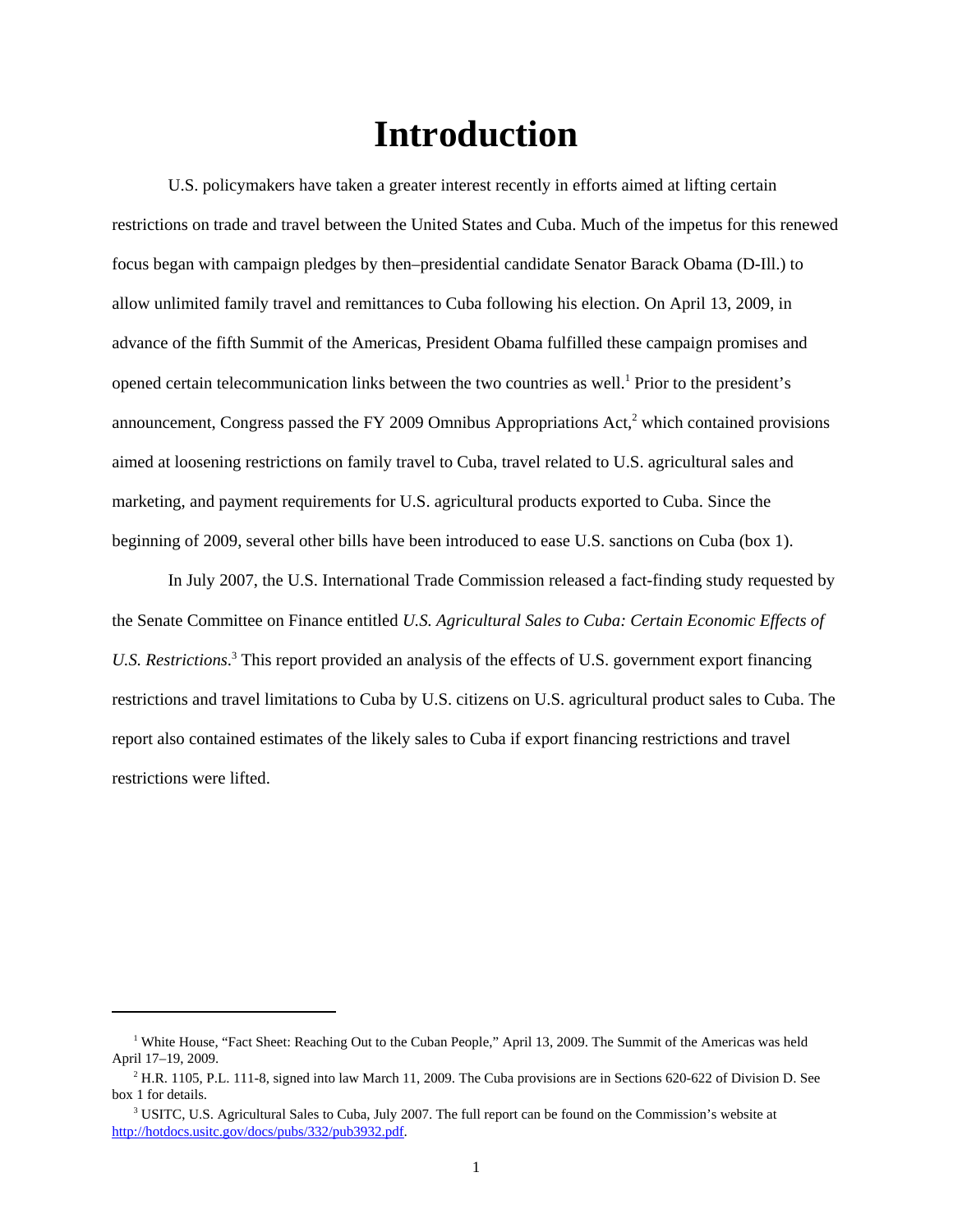|             | BOX 1 Summary of Major Congressional Activities with Respect to Cuba, since January 1, 2009                                                                                                                                                                                                                                                                                                                                                                                                                                                                                                                                                                                                 |
|-------------|---------------------------------------------------------------------------------------------------------------------------------------------------------------------------------------------------------------------------------------------------------------------------------------------------------------------------------------------------------------------------------------------------------------------------------------------------------------------------------------------------------------------------------------------------------------------------------------------------------------------------------------------------------------------------------------------|
| January 6   | H.R. 188 introduced. Rep. Serrano (D-NY). "Cuba Reconciliation Act."                                                                                                                                                                                                                                                                                                                                                                                                                                                                                                                                                                                                                        |
|             | Act would remove the trade embargo with Cuba.                                                                                                                                                                                                                                                                                                                                                                                                                                                                                                                                                                                                                                               |
| February 12 | S. 428 introduced. Sen. Dorgan (D-ND). "Freedom to Travel to Cuba Act."                                                                                                                                                                                                                                                                                                                                                                                                                                                                                                                                                                                                                     |
|             | Act would not regulate or prohibit travel to or from Cuba by U.S. citizens or legal residents, or any<br>of the transactions incident to such travel.                                                                                                                                                                                                                                                                                                                                                                                                                                                                                                                                       |
| February 23 | Lugar report. Staff trip report to Senate Committee on Foreign Relations.                                                                                                                                                                                                                                                                                                                                                                                                                                                                                                                                                                                                                   |
| March 11    | Signed into law. "FY2009 Omnibus Appropriations Act." (Sections 620-622 of Division D)                                                                                                                                                                                                                                                                                                                                                                                                                                                                                                                                                                                                      |
|             | Section 620. Amends the Trade Sanctions Reform and Export Enhancement (TSRA) so that travel<br>to Cuba for marketing and sales of agricultural and medical goods can be done with a "general"<br>license, not a "specific" license.                                                                                                                                                                                                                                                                                                                                                                                                                                                         |
|             | Section 621. Prohibits funds from being used to administer, implement, or enforce family travel<br>restrictions that were imposed in June 2004. (June 2004 restrictions allowed family travel only to<br>visit immediate family (grandparent/child, sibling, parent, spouse, child) once every 3 years for a<br>period not to exceed 14 days, with a maximum daily expenditure of \$50). New rules are those that<br>applied before June 2004. These rules allowed family travel every 12 months for unlimited stays.<br>New regulations define close relatives to mean any individual no more than three generations<br>removed from the traveler. New maximum daily expenditure is \$179. |
|             | Section 622. Prohibits funds from being used to administer, implement, or enforce an amendment<br>to the Cuban embargo regulations of February 25, 2005, which required that sales of U.S.<br>agricultural exports use the "payment of cash in advance" payment mechanism.                                                                                                                                                                                                                                                                                                                                                                                                                  |
| March 16    | H.R. 1528 introduced. Rep. Rangel (D-NY). "Export Freedom to Cuba Act of 2009."                                                                                                                                                                                                                                                                                                                                                                                                                                                                                                                                                                                                             |
|             | Act would lift the travel ban with Cuba.                                                                                                                                                                                                                                                                                                                                                                                                                                                                                                                                                                                                                                                    |
| March 16    | H.R. 1530 introduced. Rep. Rangel (D-NY). "Free Trade with Cuba Act."                                                                                                                                                                                                                                                                                                                                                                                                                                                                                                                                                                                                                       |
|             | Act would lift the trade embargo on Cuba, including all restrictions on travel, remittances, and<br>agricultural exports.                                                                                                                                                                                                                                                                                                                                                                                                                                                                                                                                                                   |
| March 16    | H.R. 1531 introduced. Rep. Rangel (D-NY). "Promoting American Agricultural and Medical Exports<br>to Cuba Act 2009."                                                                                                                                                                                                                                                                                                                                                                                                                                                                                                                                                                        |
|             | Act would: (i) authorize direct transfers between Cuban and U.S. financial institutions, (ii) establish<br>an agricultural export promotion program with Cuba, (iii) facilitate issuance of visas to Cuban<br>officials for inspecting U.S. facilities, (iv) open travel to Cuba, and (v) define cash-in-advance as<br>payment before the buyer receives title or physical control of the goods.                                                                                                                                                                                                                                                                                            |
| March 27    | H.R. 1737 introduced. Rep. Moran (R-KS). Agricultural Export Facilitation Act of 2009."                                                                                                                                                                                                                                                                                                                                                                                                                                                                                                                                                                                                     |
|             | Act would amend the Trade Sanctions Reform and Export Enhancement Act of 2000 to require the<br>Secretary of the Treasury to authorize under a specific or general license certain travel related<br>transactions for travel to, from, or within Cuba in connection with: (1) commercial export sales and<br>transportation of agricultural commodities, medicine, and medical devices; and (2) sales and<br>marketing activities of such articles.                                                                                                                                                                                                                                         |
| March 30    | Sen. Lugar (R-IN) letter to President Obama. Requests a special envoy for Cuba.                                                                                                                                                                                                                                                                                                                                                                                                                                                                                                                                                                                                             |
| April 7     | Members of the U.S. Congressional Black Caucus meet Fidel and Raul Castro in Havana.                                                                                                                                                                                                                                                                                                                                                                                                                                                                                                                                                                                                        |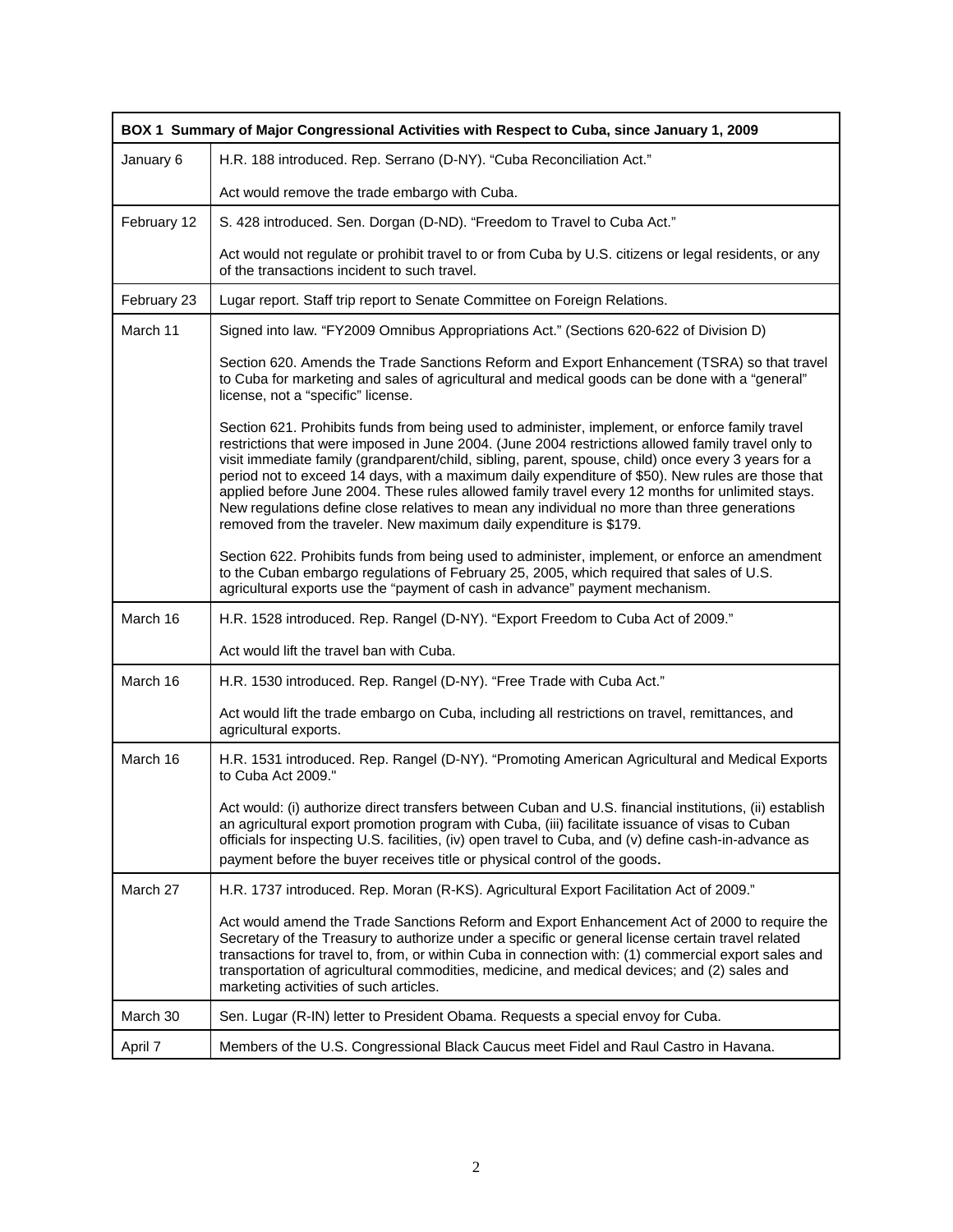|          | BOX 1 Summary of Major Congressional Activities with Respect to Cuba, since January 1, 2009–Cont.                                                                                                                                                                                                                                                                                                                                                                                                                                                         |  |  |  |  |  |  |  |
|----------|-----------------------------------------------------------------------------------------------------------------------------------------------------------------------------------------------------------------------------------------------------------------------------------------------------------------------------------------------------------------------------------------------------------------------------------------------------------------------------------------------------------------------------------------------------------|--|--|--|--|--|--|--|
| April 13 | President Obama reduces restrictions on travel and remittances.                                                                                                                                                                                                                                                                                                                                                                                                                                                                                           |  |  |  |  |  |  |  |
|          | Opens travel to Americans with Cuban relatives. This is a return to the pre-June 2004 rules,<br>except that: (i) there is no limit of the number of visits (i.e., can go several times per year), (ii)<br>travelers have unlimited spending, and (iii) all restrictions on remittances would be removed.                                                                                                                                                                                                                                                  |  |  |  |  |  |  |  |
| May 6    | H.R. 2272 introduced. Rep. Rush (D-IL). "United State-Cuba Trade Normalization Act of 2009."                                                                                                                                                                                                                                                                                                                                                                                                                                                              |  |  |  |  |  |  |  |
| May 20   | S. 1089. Sen. Baucus (D-MT), with 15 other Senators. "Promoting American Agricultural And<br>Medical Exports to Cuba Act of 2009."                                                                                                                                                                                                                                                                                                                                                                                                                        |  |  |  |  |  |  |  |
|          | Act would: (I) define cash-in-advance as payment before the buyer receives title or physical control<br>of the goods, (ii) authorize direct transfers between U.S. and Cuban banks for agricultural exports,<br>(iii) require the USDA to promote U.S. agricultural exports to Cuba, (iv) facilitate the issuance of<br>U.S. visas to Cuban trade and veterinary officials related to U.S. agricultural exports to Cuba, (v)<br>remove impediments to medical exports, and (vi) remove the ban on travel to Cuba by U.S.<br>citizens and legal residents. |  |  |  |  |  |  |  |

*Source*: Congressional Record, various issues.

The recent focus on Cuba has renewed interest in the Commission's study. For example, its findings were mentioned in recent policy papers on Cuba, including those by Senator Richard Lugar  $(R$ -Ind.)<sup>4</sup> and the Lexington Institute.<sup>5</sup> The report was quoted in testimony by the U.S. Chamber of Commerce at a Cuba hearing before the House Energy and Commerce Committee held in late April.<sup>6</sup> The Commission's findings are also mentioned in Cuba reports by the U.S. General Accountability Office,<sup>7</sup> the U.S. Department of Agriculture,<sup>8</sup> and the Congressional Research Service.<sup>9</sup>

This paper provides an abbreviated update of the Commission's 2007 Cuba report. It describes trends in U.S. agricultural exports to Cuba during 2000–2008 and summarizes the factors that currently influence the competitiveness of U.S. agricultural products in the Cuban market, based on recent discussions with agricultural trade associations, businesses, and shipping companies doing business in Cuba today. It also provides updated estimates of the effects of lifting the restrictions on export financing terms and travel to Cuba, based on 2008 trade statistics.

 <sup>4</sup> Committee on Foreign Relations, Changing Cuba Policy, February 23, 2009.

 <sup>5</sup> Lexington Institute, Options for Engagement, April 2009.

 <sup>6</sup> Schied Rothkopf, Statement to the House Committee on Energy and Commerce, April 25, 2009.

 <sup>7</sup> GAO, Economic Sanctions, November 2007.

 <sup>8</sup> USDA, FAS, *Cuba's Food and Agriculture Situation,* March 2008.

<sup>&</sup>lt;sup>9</sup> CRS, Cuba: Issues for the 111<sup>th</sup> Congress, March 18, 2009.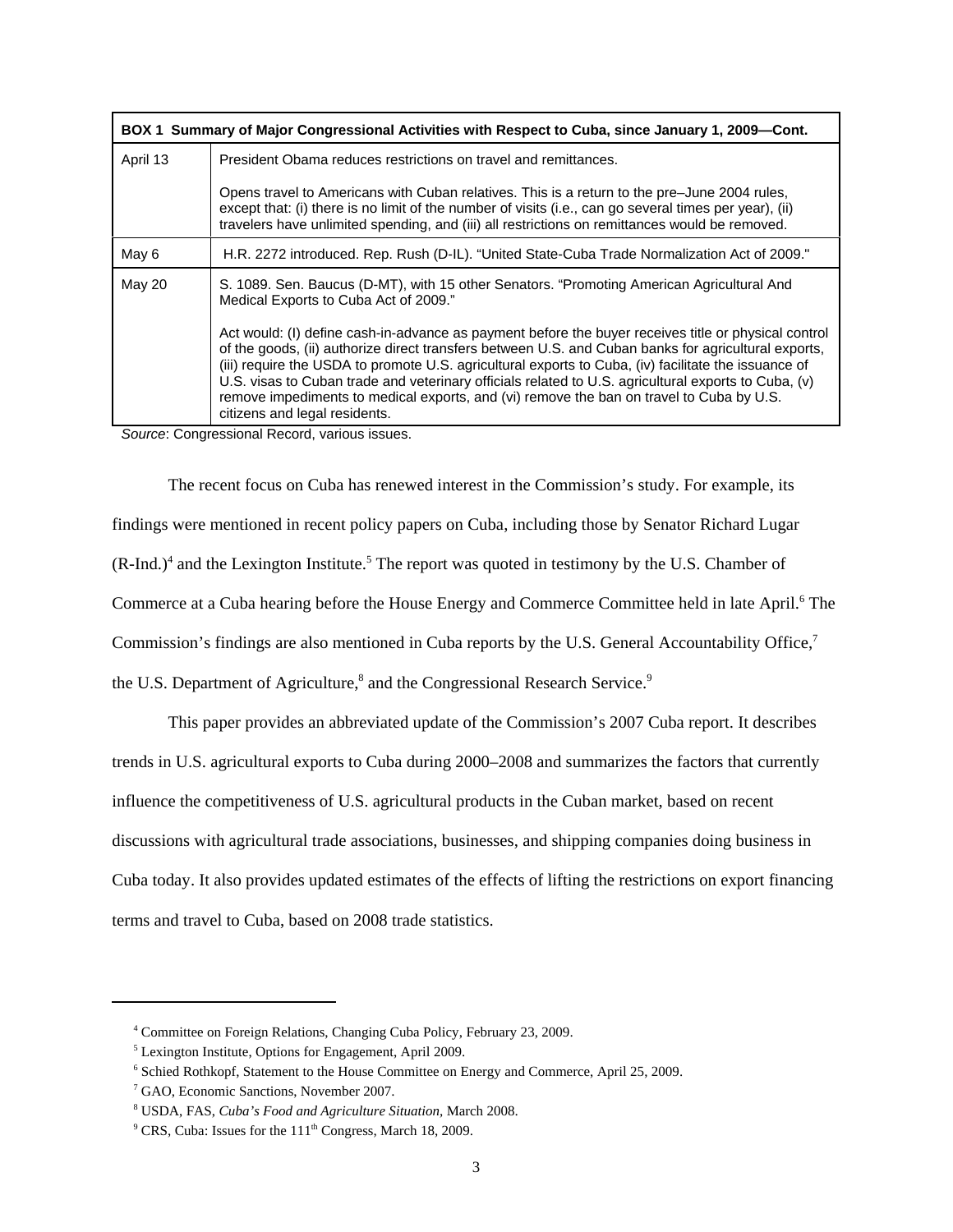## **Recent Trends in U.S.-Cuba Agricultural Trade10**

During 2000–08, Cuba's overall agricultural imports grew significantly. Since 2000, the value of imports more than tripled, increasing from approximately \$550 million in 2000 to more than \$1.8 billion in 2008 (figure 1 and appendix table A.1). Trade steadily increased between 2000 and 2005, stabilized in 2006, and then grew sharply in 2007 and 2008. Between 2006 and 2008, overall agricultural imports increased more than 70 percent.



**FIGURE 1** Cuban Agricultural Imports by Country, 2000-08

*Source*: Global Trade Atlas, as reported by the exporting country (fas foreign port of export).

<sup>&</sup>lt;sup>10</sup> Trade data (FAS value, foreign port of export) were compiled from the Global Trade Atlas online database. Because of the unavailability of Cuban import data after 2004, data for other countries' exports to Cuba are used as a proxy for Cuban imports.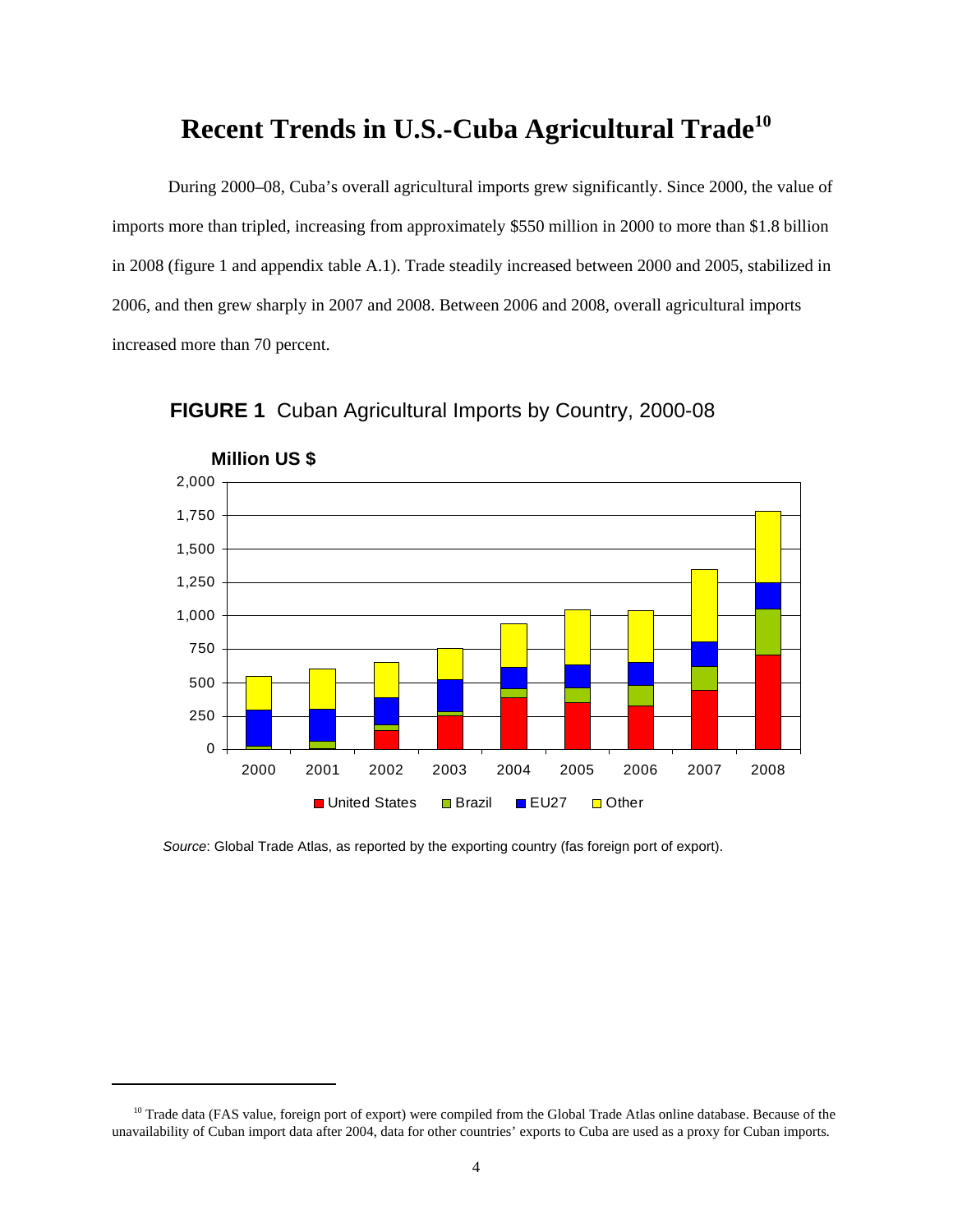In 2000, U.S. agricultural exports to Cuba were negligible. Following implementation of the Trade Sanctions Reform and Export Enhancement Act (TSRA) of 2000,<sup>11</sup> Cuba's need to import food in the wake of Hurricane Michelle in November 2001 provided the impetus for trade to resume.

In 2002, the first shipments of U.S. rice arrived in Cuba. U.S. exports to Cuba then increased steadily such that, by 2004, the United States was the largest supplier of agricultural products to Cuba (figure 1 and appendix table A.2). In 2004, Cuba imported \$392 million in agricultural goods from the United States, equivalent to 42 percent of its total agricultural imports. The increase in U.S. exports to Cuba coincided with drought-related production declines in Cuba, which necessitated increased imports.12

In 2005, the value of Cuban agricultural imports from the United States dropped by 10 percent and declined an additional 4 percent in 2006. A March 2005 change in financial transaction rules by the U.S. Department of the Treasury's Office of Financial Asset Control (OFAC), requiring the seller to receive payment from the Cuban buyer before vessels carrying goods leave the U.S. port, may partially account for this decline. Other factors also may have been important, such as OFAC's changes to U.S. regulations on Cuban remittances, favorable credit terms offered by U.S. competitors in the Cuban market, and an overall decline in imports in 2006.

Cuban purchases of U.S. agricultural products, particularly of wheat, corn, and poultry, increased in 2007 and 2008, reaching \$707 million, a 60 percent increase over 2007 levels. Sharply higher international commodity prices contributed to the greater value of Cuban agricultural purchases in 2008, but the volume of purchases also increased for several commodities, especially cereals, animal feed, and

<sup>&</sup>lt;sup>11</sup> *Trade Sanctions Reform and Export Enhancement Act of 2000* (TSRA) P,ublic Law 106-387, October 18, 2000 (at 22 USC §§ 7201-7209). Under TSRA, agricultural sales were permitted to Cuba. However, the law places several restrictions on U.S. exporters. For example, sales can not be made with any form of government assistance, credits, or credit guarantees. The law also requires that sales be made in cash in advance or else financed through third country banks, and denies Cuba access to all sources of U.S. private sector commercial credit. TSRA allows U.S. citizens to travel to Cuba for business purposes under specific licenses.

 $12$  According to estimates, the losses caused by the drought in 2004 totaled \$835 million, representing 2.5 percent of Cuba's gross domestic product. Grogg, "Cuba: Food Aid for Victims of Worst Drought Since 1901," June 20, 2007, and Marx, "In Cuba, Drought Hits Crisis Level," July 25, 2004.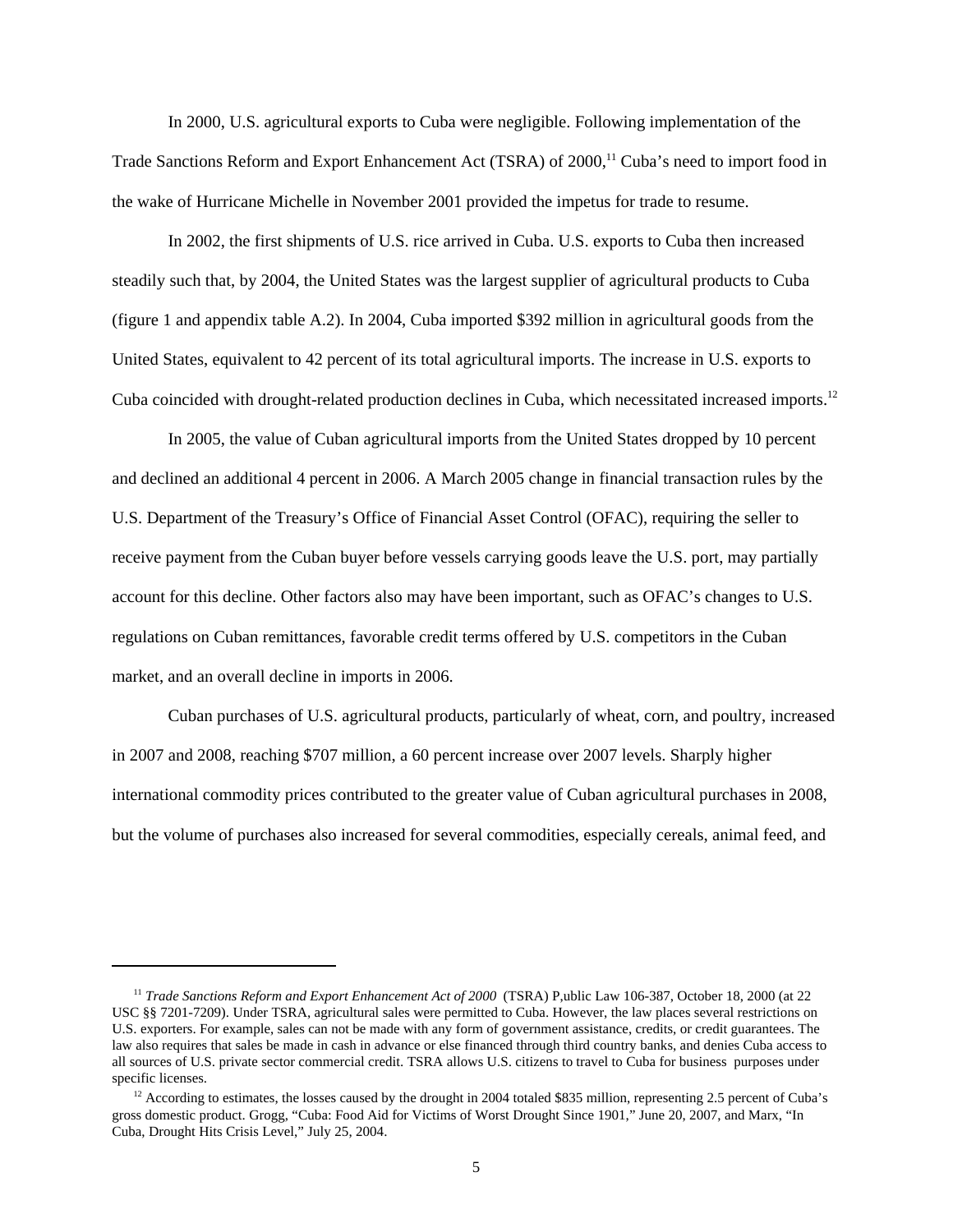poultry. Domestic food production shortfalls in the wake of three major hurricanes that hit Cuba during 2008 influenced these volume increases.

Figure 1 reflects the importance of the U.S. agricultural products to Cuba. Since 2003, the United States has supplied more agricultural products annually to Cuba than any other country, accounting for 35 percent of all Cuban agricultural imports during 2003–08. Brazil recently became the United States' largest competitor in the Cuban market, assuming the number two position behind the European Union (EU). Since 2003, the United States, the EU, Brazil, and Canada have accounted for roughly 70 percent of all agricultural imports by Cuba (appendix table A.3).

The major product categories of U.S. agricultural products purchased by Cuba in 2008 are shown in figure 2 and appendix table A2. In 2008, the largest imports were of corn and wheat. U.S. rice exports all but disappeared in 2008, largely because of competition from Vietnam. Meat, consisting almost exclusively of chicken leg-quarters; animal feed, mostly soybean meal; and soybeans are other important products. The vast majority of U.S. agricultural exports are bulk commodities (e.g., wheat, corn, and soybeans), with relatively little high-valued added food products, such as fresh fruits and vegetables, beef, pork, eggs, and processed foods. The majority of Cuban imports from the United States are consumed by Cuban citizens, with a small share going to the tourist market.

# **Factors Affecting Cuban Purchases of U.S. Agricultural Products**

All Cuban imports of U.S. agricultural products are controlled by a state-trading entity, Alimport, which considers economic and noneconomic factors in its food purchasing decisions (box 2). Therefore, even though the United States is, for many products, the most competitive supplier for Cuba in terms of price, quality, and delivery terms, Alimport considers such noncommercial factors as diversifying import suppliers and strengthening strategic geopolitical relationships. Cuba's purchases are also allegedly geared to particular U.S. states or congressional districts in an effort to heighten local interest in pressing the U.S. Congress to normalize trade with Cuba.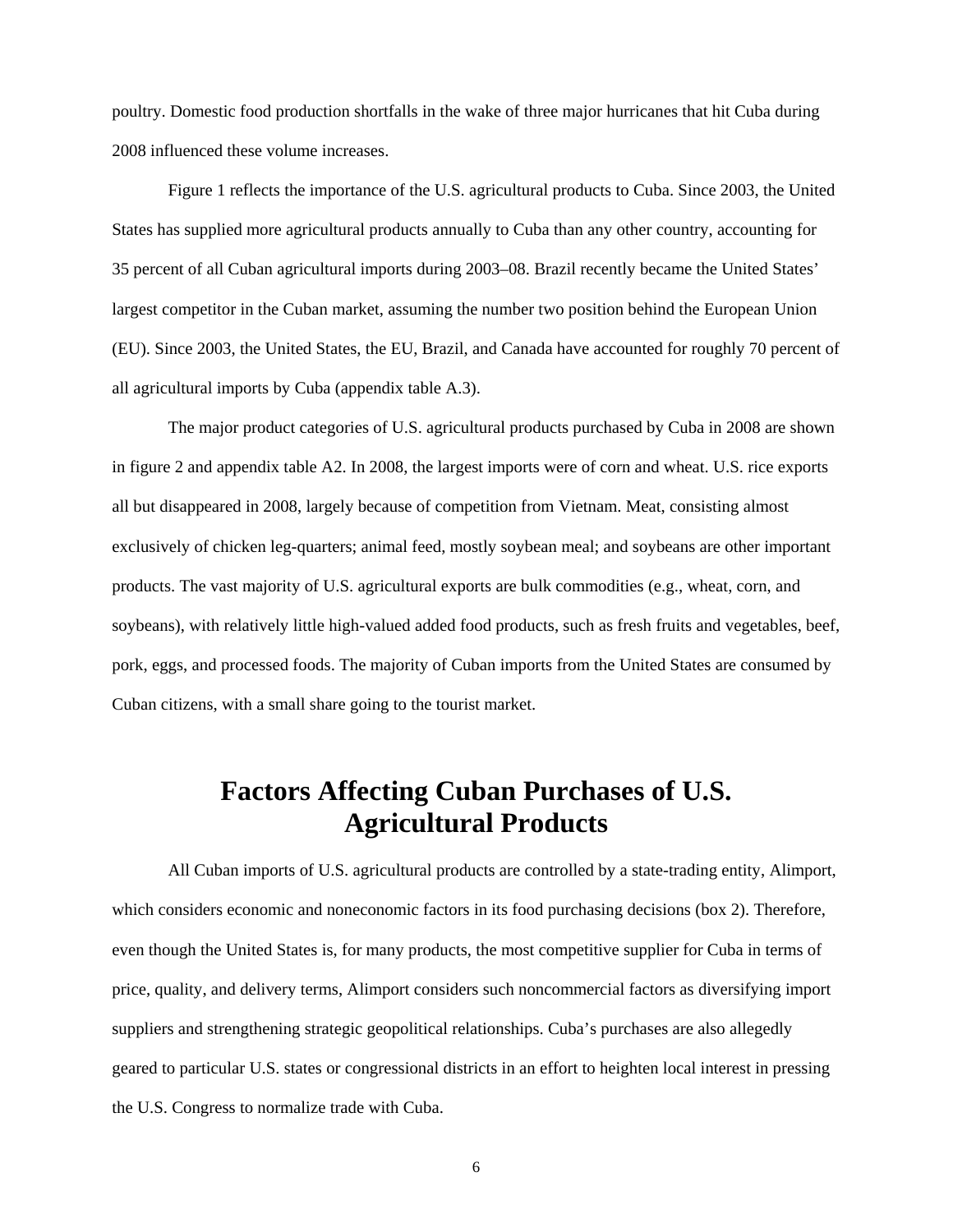



*Source*: Global Trade Atlas.

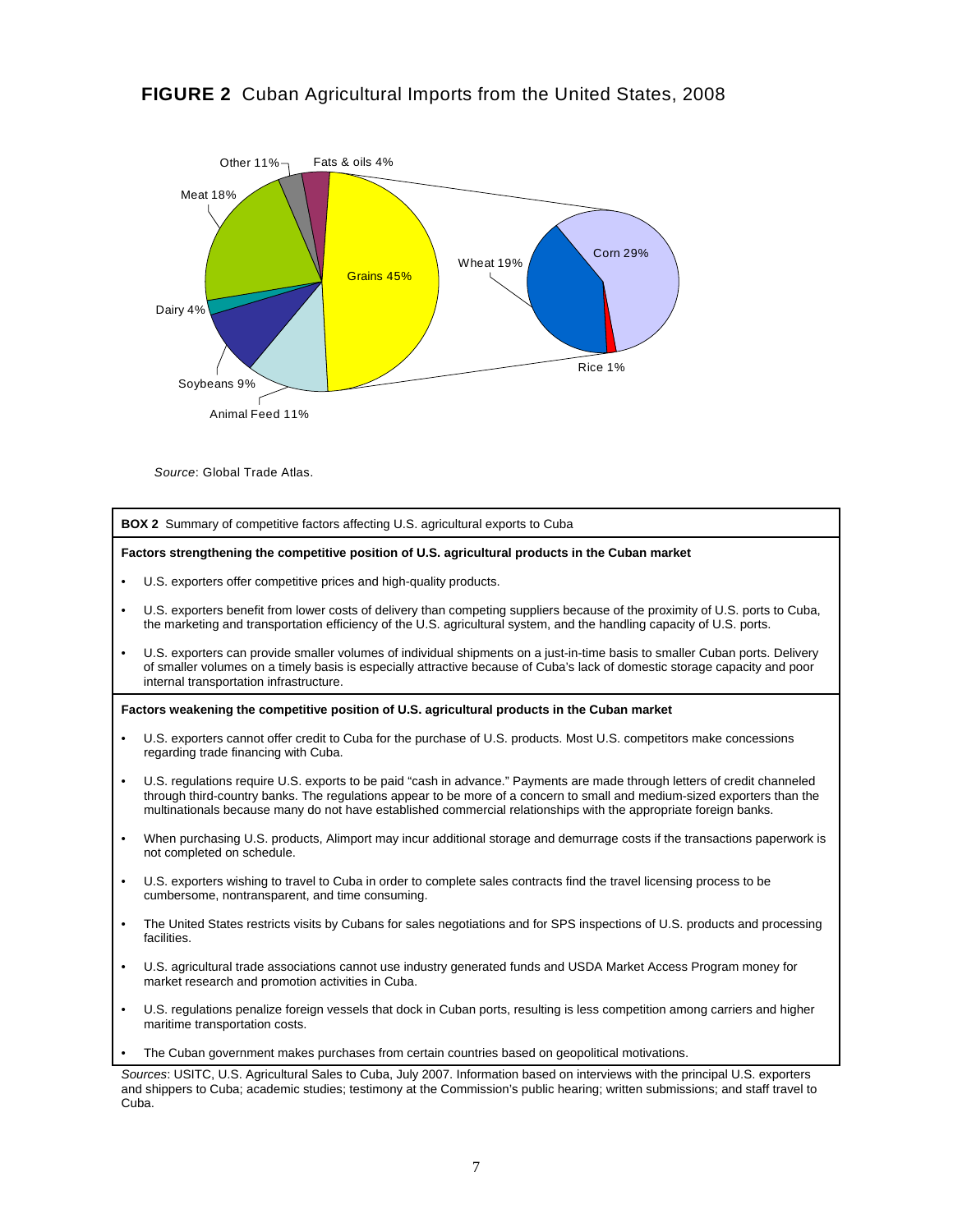# **Estimated Effects of Lifting the Restrictions on Financing and Travel**

Removing the financing restrictions will lower Cuba's cost of purchasing U.S. products and therefore lead to increased sales.<sup>13</sup> Similarly, if travel restrictions were lifted, not just on Cuban-Americans, but all on U.S. citizens, the influx of U.S. tourists would be huge.<sup>14</sup> These tourists would boost the demand for imported agricultural products, particularly higher-valued products from the United States, and bring more hard currency into the country, allowing Alimport to buy more U.S. agricultural products for the domestic Cuban population.

Because of data limitations and the nonmarket aspects of Cuban purchasing decisions, the overall effect of removing restrictions on U.S. exports to Cuba is difficult to quantify. Estimates of what U.S. sales of agricultural products to Cuba would have been in 2008 if there had been no financing restrictions and no ban on any U.S. citizen traveling to Cuba, based on interviews with Cuban purchasing officials, sector modeling results, and discussions with U.S. industry officials, are reported in table 1.15

In 2008, Cuba imported roughly \$1.8 billion in agricultural products, of which \$708 million came from the United States. With restrictions lifted, U.S. exports would have been approximately \$924 million to \$1.2 billion, an increase of \$216–478 million. In terms of share, the actual U.S. share was 38 percent. Absent the restrictions, the share would have been 49–64 percent.

<sup>&</sup>lt;sup>13</sup> As reported in the 2007 report, staff interviews and analysis indicate that such costs could be lower by 2.5–10 percent of the purchase price, depending on the commodity sector.

<sup>&</sup>lt;sup>14</sup> The number of additional U.S. tourists arriving in Cuba annually, following removal of the travel ban, is estimated to be between 500,000 and 1 million.

<sup>&</sup>lt;sup>15</sup> The method and assumptions used for estimating the effects are the same as described in the 2007 USITC report. The analysis assumed no change in current U.S. investment policy toward Cuba, i.e., U.S. investment in Cuba remains prohibited, or policy changes within Cuba. Specific assumptions used in this updated analysis, such as the cost to exporters of financing restrictions, food expenditure patterns by Cubans and tourists, and responsiveness of trade flows to price changes, are described in appendix G of the 2007 USITC report.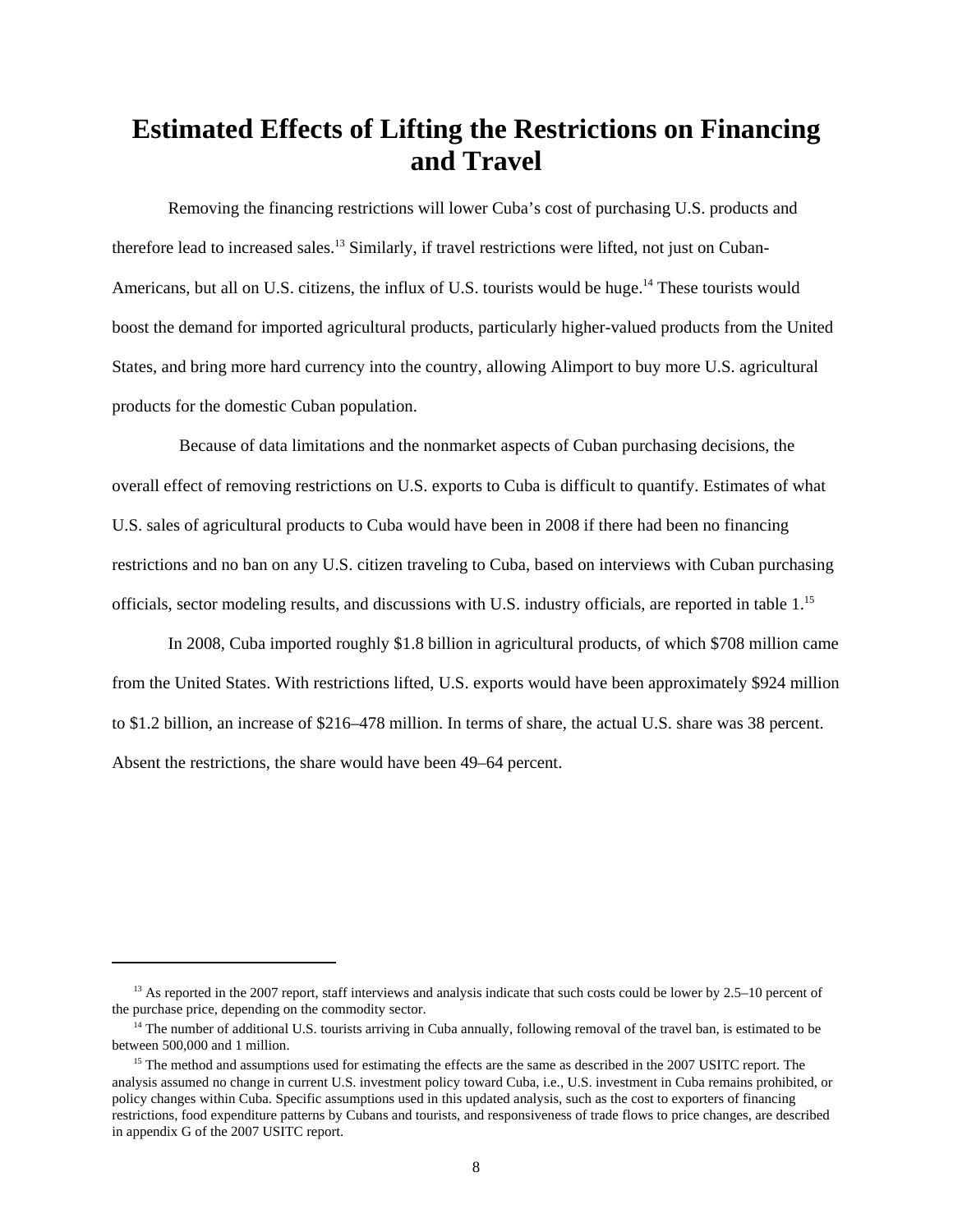|                    |                      |                   | <b>Estimated Cuban</b> |                 |
|--------------------|----------------------|-------------------|------------------------|-----------------|
|                    | Actual Cuban imports | Actual U.S. share | imports from the       | Estimated U.S.  |
|                    | from the United      | of Cuban imports  | <b>United States</b>   | share of Cuban  |
| Selected commodity | States in 2008       | in 2008           | in 2008                | imports in 2008 |
|                    | With restrictions    |                   | Without restrictions   |                 |
|                    | Million \$           | Percent           | Million \$             | Percent         |
| All products       | 708                  | 38                | 924 - 1,186            | 49 - 64         |
| Wheat              | 137                  | 42                | 172 - 209              | $54 - 67$       |
| Rice               | 3                    | $\overline{2}$    | $20 - 51$              | 15 - 39         |
| Corn               | 196                  | 100               | 188 - 194              | 100             |
| Animal feed        | 81                   | 54                | $97 - 109$             | $65 - 75$       |
| Soybeans           | 67                   | 100               | 64 - 66                | 100             |
| Fats and oils      | 28                   | 20                | $43 - 70$              | $30 - 50$       |
| Dry beans          | 0                    | 0                 | $14 - 39$              | $13 - 38$       |
| Poultry            | 136                  | 80                | 145 - 152              | $86 - 91$       |
| Beef               | 0.5                  | 1.7               | $8 - 13$               | $25 - 38$       |
| Pork               | 13                   | 46                | $18 - 22$              | $59 - 70$       |
| Milk powder        | 13                   | 6                 | $39 - 87$              | $18 - 42$       |
| Processed foods    | 2                    | 2                 | $31 - 57$              | $32 - 54$       |
| Fish products      | 0                    | 0                 | 11 - 22                | $32 - 54$       |

**TABLE 1** Estimated effects of removing all U.S. financing and travel restrictions on U.S. agricultural exports to Cuba

*Source*: Global Trade Atlas and author's estimates.

*Note*: Summing the individual partial equilibrium results for each commodity to obtain the total effect of removing restrictions is not supported by economic theory. The individual partial equilibrium results assume that prices in other markets remain constant and do not consider cross-commodity substitution.

For individual products, U.S. foodgrains exports would have been significantly higher absent the restrictions: wheat by \$35–72 million, rice by \$17–48 million. The effect is less for products for which the United States already had a very high share of the Cuban market in 2008, such as corn, soybeans, and poultry. Also, products largely destined for the tourist market show small, but not insignificant, gains, such as processed foods (\$29–55 million) and red meats, beef, and pork (\$12–21 million). Eliminating financing restrictions on U.S. agricultural exports would likely have a larger impact on U.S. agricultural sales than lifting the travel restrictions on U.S. citizens because most imported food from the United States consists of bulk commodities sold to Cubans rather than foods sold to tourists.<sup>16</sup>

<sup>&</sup>lt;sup>16</sup> Differences between the effects of lifting financing and travel restrictions on U.S. agricultural exports to Cuba shown in the 2007 report and those presented above stem largely from differences between 2006 and 2008 trade flows on which the analysis is based. Also, the expected number of U.S. travelers to Cuba used to estimate U.S. agricultural sales absent the travel ban is revised based on new tourism statistics and recently published academic research. Nevertheless, comparing the effects on the U.S. shares of Cuba's agricultural commodity imports in the 2007 report with those presented above shows shares of similar magnitude. The results presented here are also consistent with those presented in 2007 with respect to the individual commodities.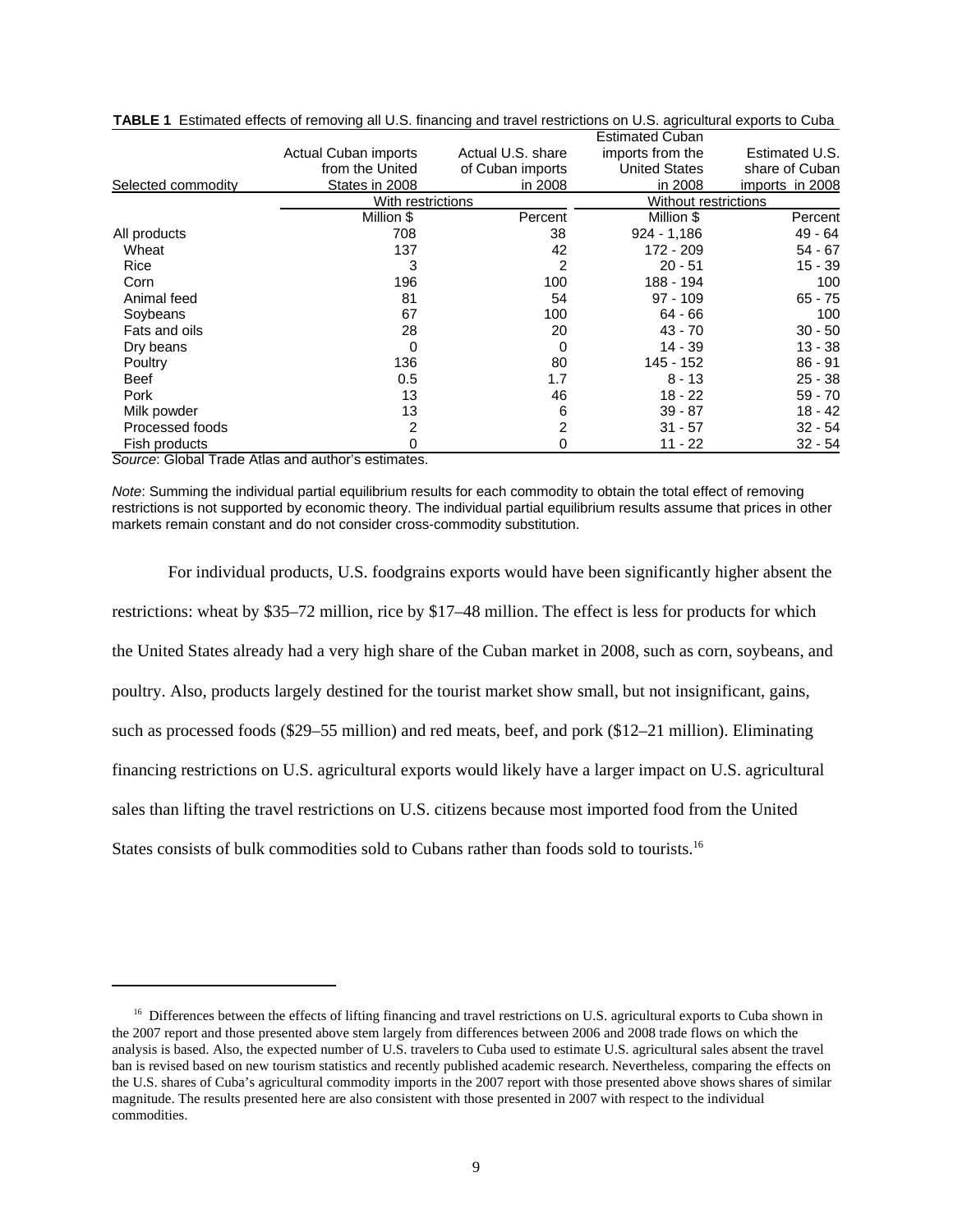# **Bibilography**

- Committee on Foreign Relations, United States Senate. Changing Cuba Policy in the United States National Interest. Staff trip report February, 23, 2009, http://lugar.senate.gov/sfrc/pdf/Cuba.pdf (accessed May 6, 2009).
- Congressional Research Service (CRS). Cuba: Issues for the 111<sup>th</sup> Congress. R40193, March 18, 2009, http://assets.opencrs.com/rpts/R40193\_20090318.pdf (accessed May 6, 2009).
- General Accountability Office (GAO). Economic Sanctions. Agencies Face Competing Priorities in Enforcing the U.S. Embargo on Cuba. GAO-08-80, November 2007. http://www.gao.gov/new.items/d0880.pdf (accessed May 6, 2009).
- Grogg, Patricia. "Cuba: Food Aid for Victims of Worst Drought Since 1901." *Inter Press Service News Agency*, June 20, 2007.
- Lexington Institute. Options for Engagement. A Resource Guide for Reforming U.S. Policy Toward Cuba. April 2009. http://lexingtoninstitute.org/docs/Options%20for%20Engagement (accessed May 6, 2009).
- Marx, Gary. "In Cuba, Drought Hits Crisis Level." Chicago Tribune, July 25, 2004.
- Schied Rothkopf, Adrean, U.S. Chamber of Commerce. Statement to the House Committee on Energy and Commerce, subcommittee on Commerce, Trade and Consumer Protection. Examining the Status of U.S. Trade with Cuba and its Impact on Economic Growth, hearing, April 27, 2009.
- U.S. Department of Agriculture (USDA). Foreign Agricultural Service (FAS). *Cuba's Food and Agriculture Situation Report, 2008*. March 2008. http://www.fas.usda.gov/itp/cuba/CubaSituation0308.pdf.(accessed May 6, 2009).
- United States International Trade Commission (USITC), U.S. Agricultural Sales to Cuba: Certain Economic Effects of U.S. Restrictions, USITC Publication 3932, Washington, DC: USITC 2007. http://hotdocs.usitc.gov/docs/pubs/332/pub3932.pdf. (accessed May 6, 2009).
- White House, Office of the Press Secretary. "Fact Sheet: Reaching Out to the Cuban People," April 13, 2009. http://www.whitehouse.gov/the\_press\_office/Fact-Sheet-Reaching (accessed May 6, 2009).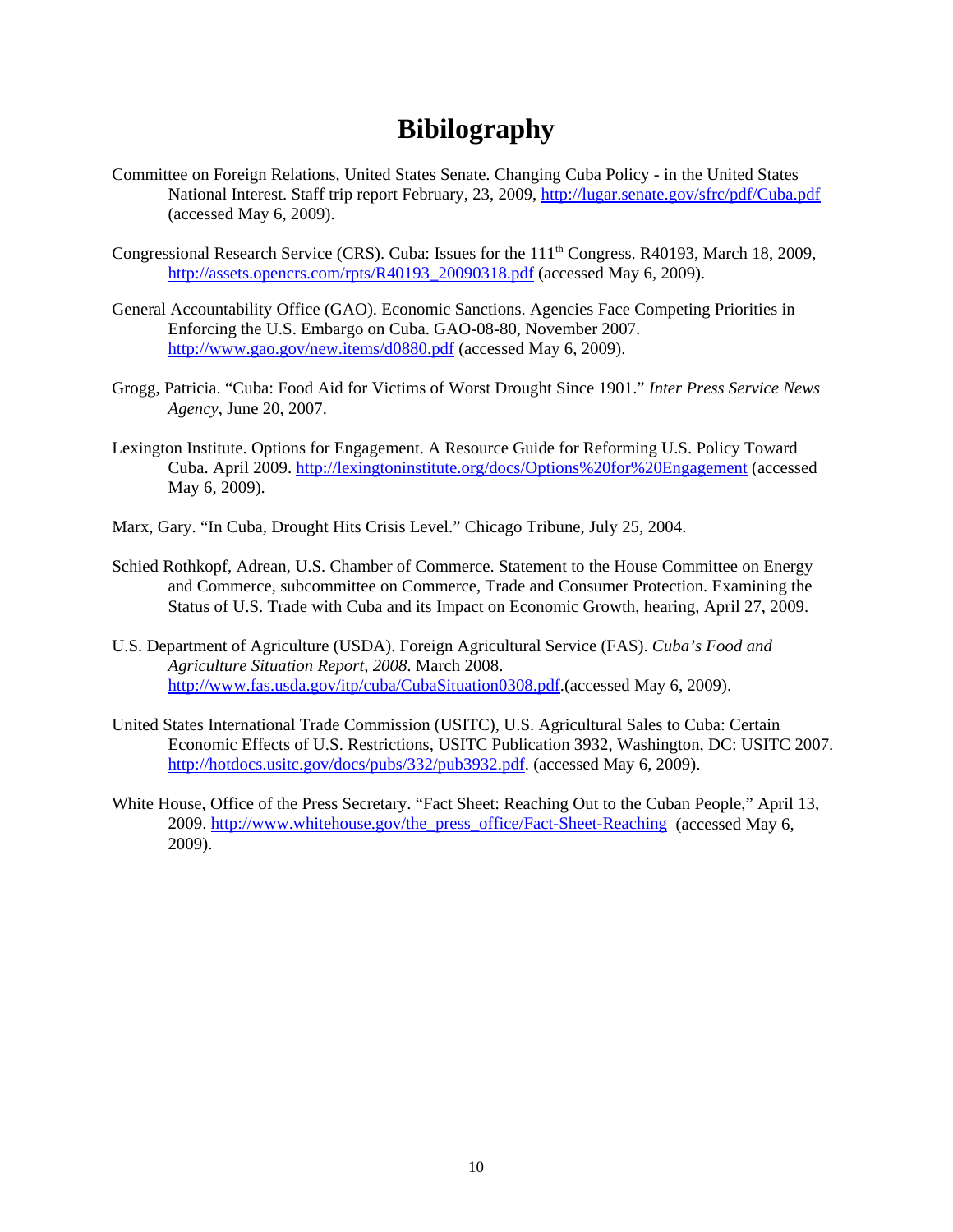|  |  |  |  | TABLE A.1 Cuban agricultural, fish, and forestry imports from the world, by commodity, 2000-2008 (million US\$) |  |  |
|--|--|--|--|-----------------------------------------------------------------------------------------------------------------|--|--|
|--|--|--|--|-----------------------------------------------------------------------------------------------------------------|--|--|

| Commodity           | 2000           | 2001           | 2002       | 2003           | <br>2004       | 2005           | 2006           | 2007        | 2008           |
|---------------------|----------------|----------------|------------|----------------|----------------|----------------|----------------|-------------|----------------|
| Grains              | 180            | 190            | 210        | 193            | 239            | 247            | 239            | 359         | 574            |
| Wheat & flour       | 133            | 146            | 134        | 146            | 111            | 142            | 128            | 199         | 323            |
| Corn                | 8              | 13             | 30         | 36             | 61             | 64             | 57             | 110         | 196            |
| Rice                | 39             | 30             | 47         | 11             | 67             | 41             | 51             | 50          | 55             |
| Other grains        | $\binom{a}{b}$ | $^{\text{a}}$  | $^{\circ}$ | $\binom{a}{b}$ | $\binom{a}{b}$ | $\binom{a}{b}$ | 2              | 1           | $\mathbf 0$    |
| Animal feed         | 33             | 28             | 29         | 31             | 52             | 50             | 59             | 93          | 151            |
| Soybeans            | 3              | 7              | 25         | 35             | 40             | 40             | 32             | 41          | 67             |
| Fats and oils       | 33             | 31             | 39         | 68             | 56             | 84             | 39             | 82          | 145            |
| Dry beans           | 35             | 39             | 52         | 55             | 64             | 63             | 82             | 73          | 106            |
| Meats               | 56             | 72             | 75         | 79             | 155            | 141            | 159            | 167         | 251            |
| Poultry             | 33             | 41             | 48         | 52             | 103            | 86             | 69             | 103         | 169            |
| <b>Beef</b>         | 4              | 5              | 6          | 8              | 25             | 19             | 42             | 21          | 30             |
| Pork                | 13             | 18             | 14         | 11             | 16             | 26             | 34             | 23          | 28             |
| Other meat          | 6              | 9              | 7          | 7              | 11             | 10             | 15             | 20          | 24             |
| Eggs                | $\binom{a}{b}$ | $\binom{a}{b}$ | 1          |                | 1              | $\binom{a}{b}$ | $\binom{a}{b}$ | $\mathbf 0$ | $\overline{c}$ |
| Dairy products      | 88             | 95             | 79         | 102            | 134            | 176            | 148            | 207         | 236            |
| Sugar, cane or beet | $\binom{a}{b}$ | 12             | 13         | 32             | 11             | 31             | 69             | 59          | 33             |
| Processed food      | 36             | 38             | 43         | 65             | 64             | 59             | 68             | 76          | 89             |
| Fish and seafood    | 29             | 31             | 17         | 14             | 23             | 27             | 27             | 32          | 30             |
| Paper and wood      | 22             | 33             | 35         | 44             | 50             | 50             | 62             | 64          | 76             |
| Other               | 32             | 28             | 33         | 38             | 46             | 75             | 59             | 92          | 113            |
| Total               | 550            | 603            | 650        | 756            | 937            | 1,044          | 1,042          | 1,345       | 1,873          |

*Source*: Compiled from Global Trade Atlas (Mirror data), accessed April 20, 2009.

*Note*: Due to rounding, numbers may not add to total.

<sup>a</sup>Less than \$1 million.

| Commodity           | 2000            | 2001     | 2002           | 2003 | 2004     | 2005     | 2006 | 2007           | 2008 |
|---------------------|-----------------|----------|----------------|------|----------|----------|------|----------------|------|
| Grains              | 0               | 2        | 52             | 83   | 180      | 146      | 126  | 204            | 340  |
| Wheat & flour       |                 | 0        | 23             | 37   | 58       | 52       | 47   | 71             | 137  |
| Corn                |                 | $\Omega$ | $\Omega$       | 36   | 58       | 55       | 40   | 109            | 196  |
| Rice                |                 | 2        | 6              | 11   | 64       | 39       | 39   | 24             | 7    |
| Other grains        | 0               | $\Omega$ | 0              | 0    | $\Omega$ | 0        | 0    | $\Omega$       | Ω    |
| Animal feed         |                 | $\Omega$ | 19             | 26   | 36       | 24       | 42   | 72             | 81   |
| Soybeans            |                 | $\Omega$ | 21             | 34   | 28       | 33       | 32   | 41             | 67   |
| Fats and oils       |                 | $\Omega$ | 22             | 52   | 24       | 28       | 22   | 22             | 28   |
| Dry beans           |                 | 0        | $\binom{a}{b}$ | 1    | 8        | 12       | 23   | $\overline{2}$ | 0    |
| Meats               |                 | 2        | $^{\circ}$     | 38   | 64       | 66       | 59   | 85             | 153  |
| Poultry             |                 | 2        | 0              | 37   | 61       | 58       | 45   | 78             | 136  |
| <b>Beef</b>         |                 | $\Omega$ | $\binom{a}{b}$ | 0    | 0        | 0        | 0    |                |      |
| Pork                |                 | 0        | $\binom{a}{b}$ | 0    | 2        | 8        | 14   | 6              | 13   |
| Other meat          |                 | $\Omega$ | $\Omega$       | 0    | $\Omega$ | O        | 0    | 0              | 3    |
| Eggs                |                 | 0        | $^{\text{a}}$  |      |          | 0        | 0    | 0              | 0    |
| Dairy products      |                 | 0        | $\binom{a}{b}$ | 0    | 27       | 30       | 13   | 0              | 15   |
| Sugar, cane or beet |                 | $\Omega$ | $\Omega$       | 0    | $\Omega$ | $\Omega$ | 0    | 0              | 0    |
| Processed food      |                 | 0        | $\binom{a}{b}$ | 12   | 10       | 2        |      |                | 2    |
| Fish and seafood    |                 | 0        | 0              | 0    | 0        | 0        | 0    | 0              |      |
| Paper and wood      | O               | $\Omega$ | $\binom{a}{b}$ | 5    | 10       | 6        | 10   | 9              | 16   |
| Other               | 0               | 0        | $^{\text{a}}$  | 3    | 5        | 5        | 2    | 3              | 4    |
| Total               | $(^\mathrm{a})$ | 4        | 140            | 254  | 392      | 352      | 330  | 438            | 707  |

| TABLE A.2 Cuban agricultural, fish, and forestry imports from the United States, by commodity, 2000-2008 (million US\$) |  |
|-------------------------------------------------------------------------------------------------------------------------|--|
|                                                                                                                         |  |

*Source:* Compiled from Global Trade Atlas (Mirror data), accessed April 20, 2009.

*Note*: Due to rounding, numbers may not add to total.

<sup>a</sup>Less than \$1 million.